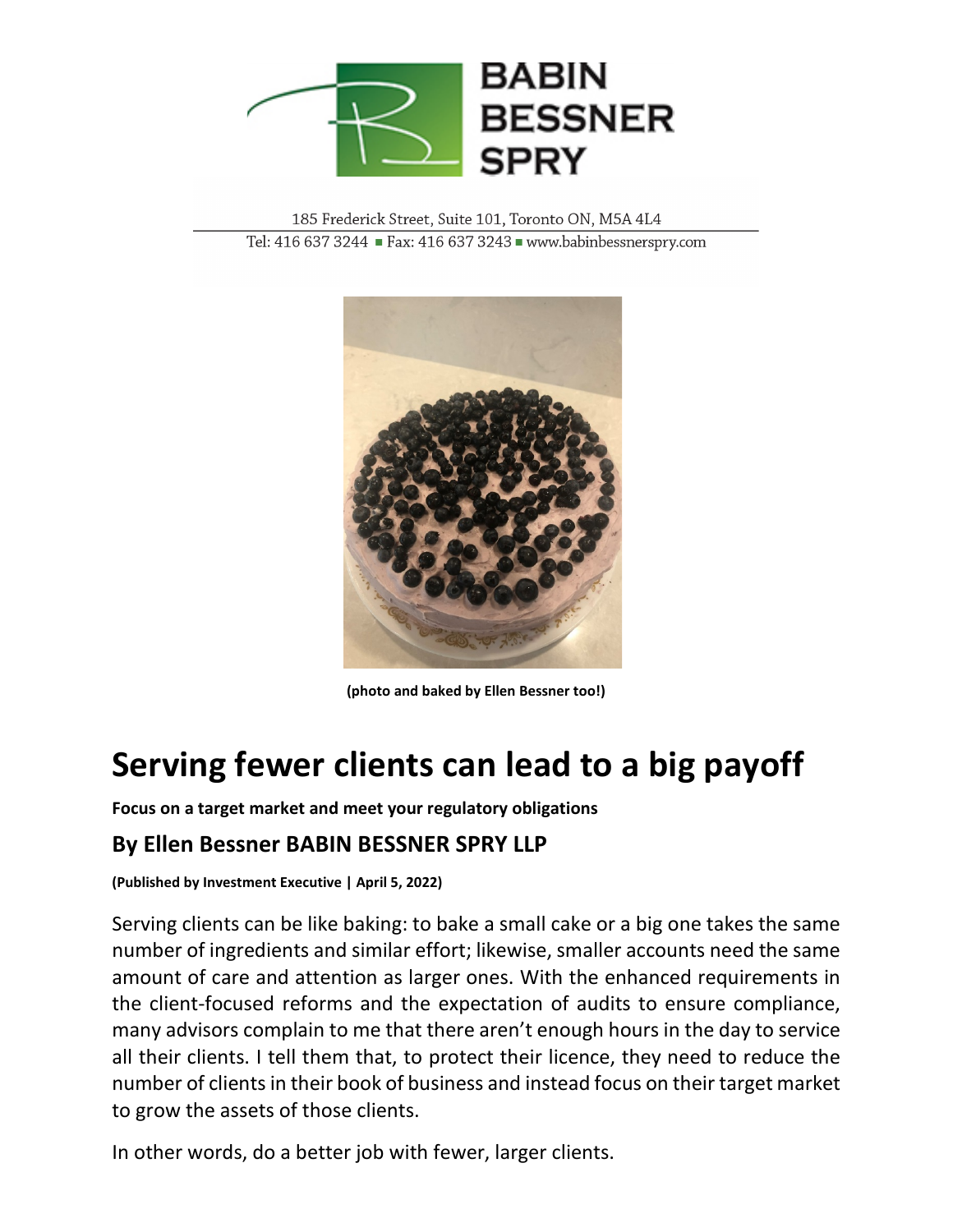I also assure them that this will lead to more remuneration and a less frantic workday, and less likelihood of getting into trouble with regulators. Why more remuneration? You will spend less time trying to grow your business from new clients and instead grow your business from existing clients. The more attention you give each client, the more connected clients will feel to you. As a result, the more they come to trust you and seek your guidance when they receive their bonuses or inheritances or otherwise grow their investible assets.

Moreover, with that trust, the more likely you will get an introduction to their family — the successors of their wealth — and you will be well positioned to service the next generation. If you are nearing retirement, this different model should lead to a more attractive business to sell, as the clients will not be an older generation but a mix of older and younger. For some of you, retirement seems far away, but planning for your future livelihood and ultimate retirement is accepting a bit of your own advice.

To trim your business or build one that doesn't spread you too thin, you want to choose a target market and stick with it like glue.

In case you wonder what a litigation lawyer who defends advisors would know about target markets and how to choose one, know that I was a generalist for the first few years I practised law. I did every type of litigation at my large Bay Street firm. But, after two years, I searched for a specialty. I looked for an area of expertise that was rare, both at my firm and in the Toronto community of lawyers. I looked at funeral law (too depressing and focused on real estate law, which I didn't have an interest in) and estates litigation (too much like family law, with family members squabbling). However, I found that securities dealer and advisor defence suited me because I found the area interesting and it put my BComm to work.

I then followed a process to build a focused business. First, I read a lot about the regulatory regime and how financial services businesses grew and worked. Then I read many business books and did a ton of cold calling to develop industry contacts. From there I started to write articles and teach at the Canadian Securities Institute for free.

So, while I am not a business consultant, I have faced the challenge of how to change my business to build one that I love to work at every day and that supports my family. I urge you to do the same.

To choose a target market, ask yourself who you have enjoyed servicing the most and why. If you're new to the industry, think about the people you relate to in your life. Either way, ask yourself why you gravitate to this type of person or feel a